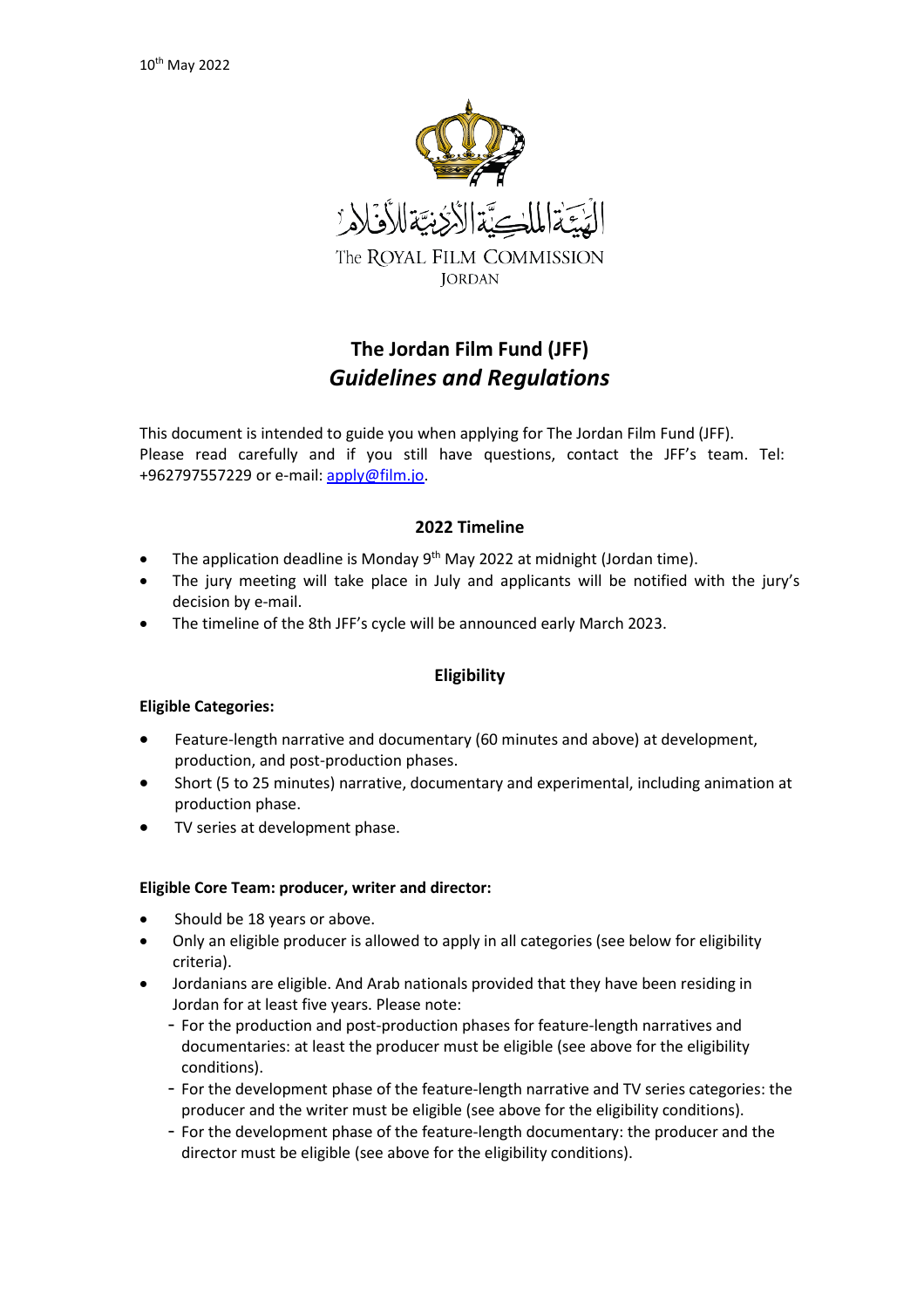

- For the production phase of shorts (including animation): The three key positions (producer, writer, and director) must be eligible (see above for the eligibility conditions).
- Previous industry experience is required from the producer and director, when applying for the production and post-production phases of feature-length films (narrative or documentary).
- Previous industry experience is required from the producer in all development categories including the writer in narrative projects and TV Series and the director in documentary projects. Producers, writers, and directors must have produced, written, or directed at least one short film that was produced.
- Previous industry experience is not required when applying for the production phase of short films.

## **Eligible language of the project and shooting location:**

- At least 50% of all dialogue, narration, voiceover and any form of communication within the project must be in Arabic**.**
- Shooting percentage in Jordan per category:
	- Production of feature-length narratives: at least 50%
	- Production of short films (including animation): 100%
	- Production of feature-length documentaries: the production could take place outside Jordan if the director is a Jordanian national and the topic is directly related to Jordan.

## **Duality of roles and number of applications:**

- For the production and post-production phases of feature-length narrative and documentary projects, the producer and the director must be two different individuals; but duality is allowed in the case of the writer/producer or writer/director.
- The producer (or a production company to which he/she is linked), the writer, and the director can be part of a maximum two applications provided they are not in the same category or phase.
- In the development phases, producers can submit one application only: be it in the development of TV series, or feature narrative or feature documentary.

## **Past applicants and grantees:**

- Rejected projects are eligible to re-apply only when they are invited by the jury to do so or significant changes and developments were evident in the project.
- JFF's grantees (producers, directors, and writers) can be attached to a new project, in the same category, only one year after the completion phase of the granted project. However, grantees can be part of a new project in a different category or phase without waiting for one year.

# **Non-Eligible Applications**

• JFF's grantees (producers, directors, and writers) with an open grant cannot apply until the grant is concluded; this applies to all categories and phases.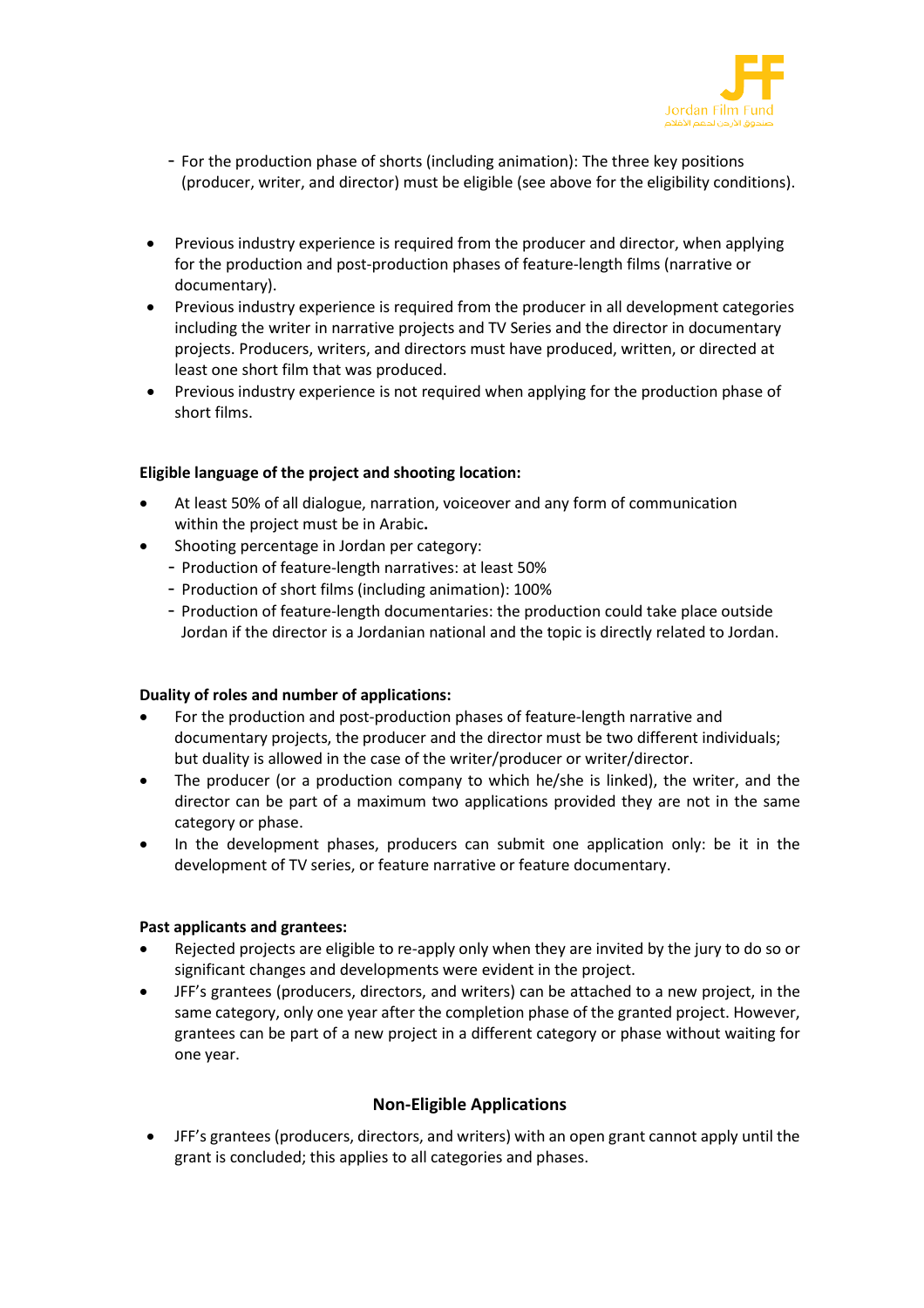

- Granted projects that did not materialize, complete or were terminated cannot re-apply with the same project in the same category; this applies to all categories and phases.
- Rejected submissions by the jury twice are not eligible to re-apply.
- Applications belonging to any of the following categories: music videos, commercials, or advertisements.
- Applications submitted by current jury members or their partners (or any other kind of legal relationship) or their first-degree relatives (parents, siblings, and children).
- Applications with misleading, dishonest, or false information.
- Applications not meeting the criteria in this document, handwritten or incomplete will not be shared with the jury.
- Applications submitted after the deadline.

# **General Regulations for Grants**

- The eligible producer is the only person allowed to enter into an agreement with the Royal Film Commission- Jordan (RFC) in all categories. The RFC must immediately be notified if the producer leaves the project, and the approval of this appeal will be at the discretion of the RFC.
- Once granted, if the production agreement (PA) between the core team members is canceled; the JFF's grant will be terminated.
- For projects applying for production phase, principal photography should commence post the jury decision; the JFF does not cover retroactive expenses.
- Grants will be terminated or reimbursed back to the RFC when:
	- The producer does not sign an agreement within two months from the date receiving the JFF's funding letter.
	- Granted shorts are not completed within six months from the date of signing the JFF's agreement.
	- The development plan was not achieved and delivered to the JFF in four months for cinema projects, and six months for TV series receiving development grants.
	- Post-production did not commence within four months from the agreement sign-off date.
	- Production of feature-length narrative and documentary projects did not commence within 16 months from the day of signing the JFF's agreement.
- Applicants may require the jury's notes within five working days after receiving the JFF's official response.
- Applicants or grantees are not allowed to contact any of the jury members at any time; before or after announcing the selected projects.

# **Evaluation & Granting Process**

Considering transparency, objectivity and equal opportunities to all filmmakers, the RFC's Board members and employees or their first-degree relatives (spouses or parents, siblings and children) are not part of the jury, neither of the selection of the submitted projects.

An independent jury of established film and TV professionals will evaluate eligible applications in cinema and TV categories and will decide on the selection process. Their assessment will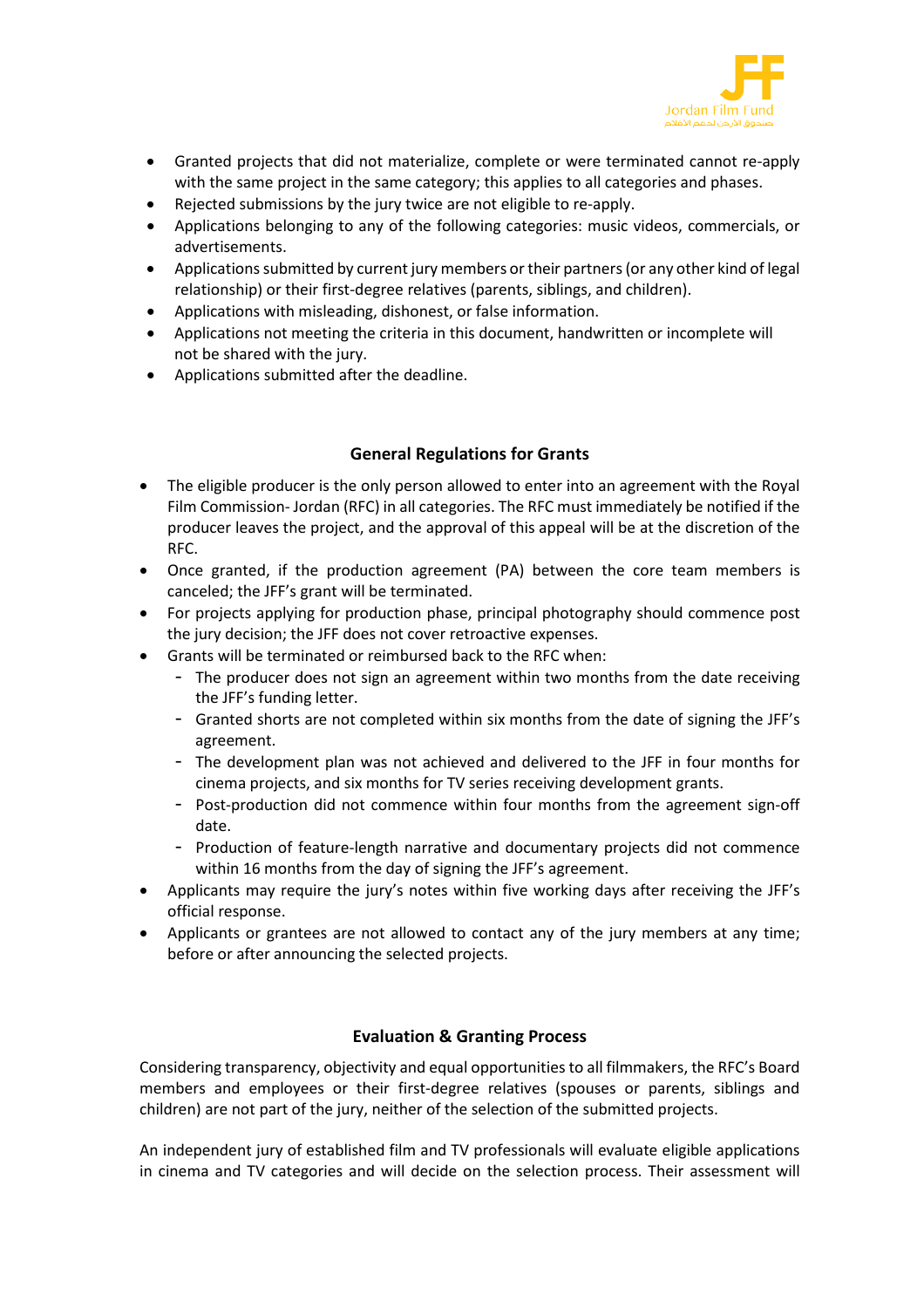

consider the projects' originality, creative merit, feasibility, as well as the filmmakers' credentials and abilities. It is the jury's decision to ask applicants to pitch their projects if there is a need to do so.

The jury's decision will be final, and the applicants will be informed in writing of the decision.

The exact amount of funds per project is subject to the jury's recommendation. Additionally, the jury will take into consideration the point-based system evaluation process for production and post-production of feature narrative and feature documentary projects to determine the value of each fund accordingly. The amount allocated to selected projects might vary from one project to another; projects with higher points will be eligible for a bigger percentage of funding, and those achieving lower points will be eligible for a smaller percentage of funding (check the table below for details).

| <b>Elements Points</b>                      | <b>Max Points</b> |
|---------------------------------------------|-------------------|
| Jordanian Producer                          | 15                |
| <b>Resident Producer</b>                    | 10                |
| Jordanian Director                          | 15                |
| <b>Resident Director</b>                    | 10                |
| Jordanian Writer                            | 15                |
| <b>Resident Writer</b>                      | 10                |
| Content is Jordanian-related (topic)        | 15                |
| Jordan is a main location                   | 20                |
| Jordan is a peripheral location (50%-90%)   | 10                |
| At least 90% of cast and crew are Jordanian | 20                |
| 50%-89% of cast and crew are Jordanian      | 10                |

## **The JFF Point System Guideline**

# **JFF's Budget, Funds & Types of Grants**

The total JFF's funds allocated for 2022 cycle is JOD 250,000 (two hundred and fifty thousand Jordanian Dinars). See also grants' amounts per category in the table below:

## **Grant Amounts Per Category**

| Category                                                                          | <b>Min</b><br><b>JOD</b> | <b>Max</b><br><b>JOD</b> | <b>Fixed</b><br><b>JOD</b> |
|-----------------------------------------------------------------------------------|--------------------------|--------------------------|----------------------------|
| Development of Feature Narrative and Documentary                                  |                          |                          | 5,000                      |
| Development of TV Series                                                          | 5,000                    | 7,000                    |                            |
| <b>Production of Feature Narrative</b>                                            | 10,000                   | 50,000                   |                            |
| <b>Production of Feature Documentary</b>                                          | 10,000                   | 25,000                   |                            |
| Post-Production of Feature Narrative and Documentary                              | 10,000                   | 25,000                   |                            |
| Production of Short (Narrative, Documentary,<br>experimental including Animation) | 5,000                    | 10,000                   |                            |

The Jordan Film Fund offers two types of grants: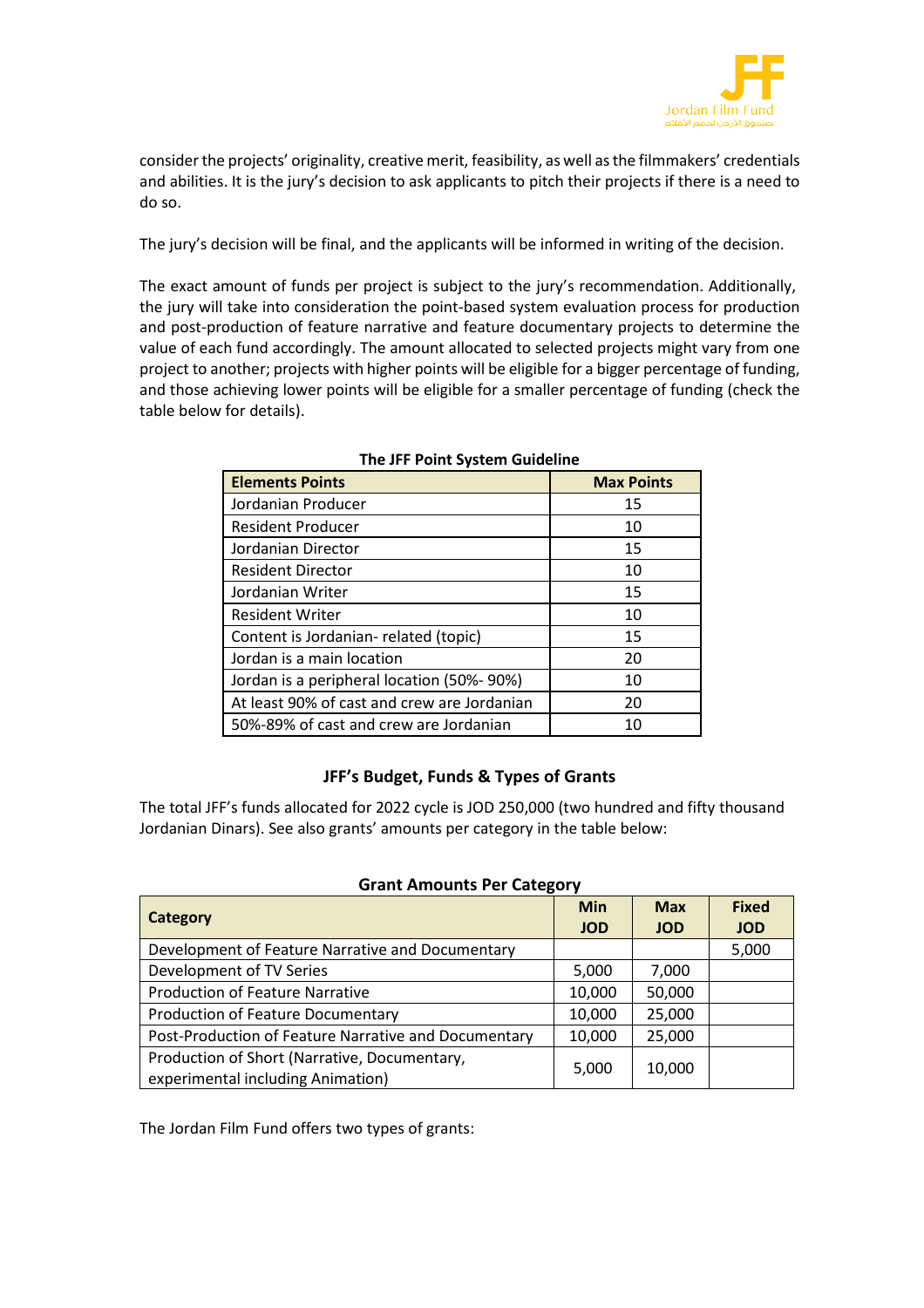

The first type applies to the development of cinema, TV series and the production of short films. The grant shall be disbursed as follows:

- a) Development of feature film (narrative and documentary) and TV Series:  $1<sup>st</sup>$  installment (90% of total grant value) 3 weeks post the signing of the JFF's agreement and the  $2<sup>nd</sup>$  installment (10% of total grant value) upon completion of the development plan.
- b) Production of short films (narrative, documentary, experimental and animation):  $1<sup>st</sup>$  installment (90% of total grant value) upon commencement of principal photography (and according to the production plan for animated films) at least 3 weeks post signing the agreement. The 2<sup>nd</sup> installment (10% of total grant value) upon delivery of the final cut of the film and the financial report.

The second type applies to the production and post-production of feature-length narrative and documentary, with a condition of reimbursing the RFC as detailed next. The grant shall be disbursed as follows:

- a) Production: 1<sup>st</sup> installment (45% of total grant value) upon commencement of principal photography (at least 3 weeks post signing the agreement);  $2<sup>nd</sup>$  installment (45% of total grant value) halfway through filming, according to the production schedule; 3<sup>rd</sup> installment (10% of total grant value) upon delivery of the final cut of the film and the financial report.
- b) Post-production: 1<sup>st</sup> installment (90% of total grant value) upon initiation of postproduction phase (at least 3 weeks post signing the agreement);  $2^{nd}$  installment (10% of total grant value) upon delivery of the final cut of the film and the financial report.

Granted projects of the second type must pay-back the RFC in case the motion picture earns net revenue of 10% or over (whereby net revenue includes: revenue from box office, television distribution and sales, DVD distribution and sales, merchandising, online and rentals).

The following percentages concern only the amount provided by the JFF to the production and post-production and are relative to the percentage of the net revenue.

| % Net          | % To be        |
|----------------|----------------|
| <b>Revenue</b> | <b>Re-paid</b> |
| 10%-20%        | 5%             |
| 21%-30%        | 10%            |
| 31%-40%        | 15%            |
| 41%-50%        | 20%            |
| 51%-60%        | 25%            |
| 61%-70%        | 30%            |
| 71%-80%        | 35%            |
| 81%-90%        | 40%            |
| 91%-100%       | 45%            |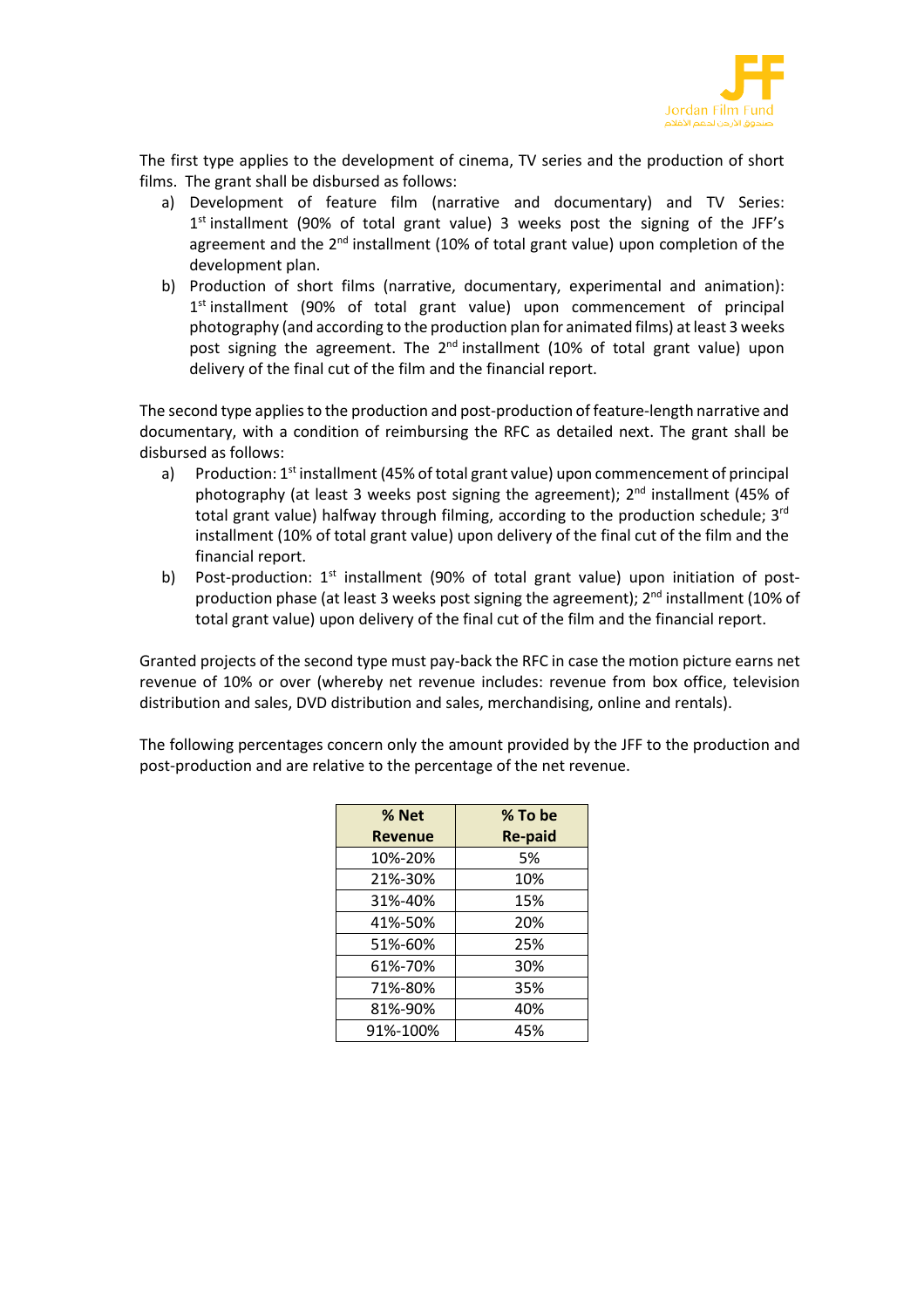

# **Application**

- The application deadline for the 7th cycle has passed on Monday, 9th May 2022 at midnight (Jordan time).
- The timeline of the 8th JFF's cycle will be announced early March 2023.